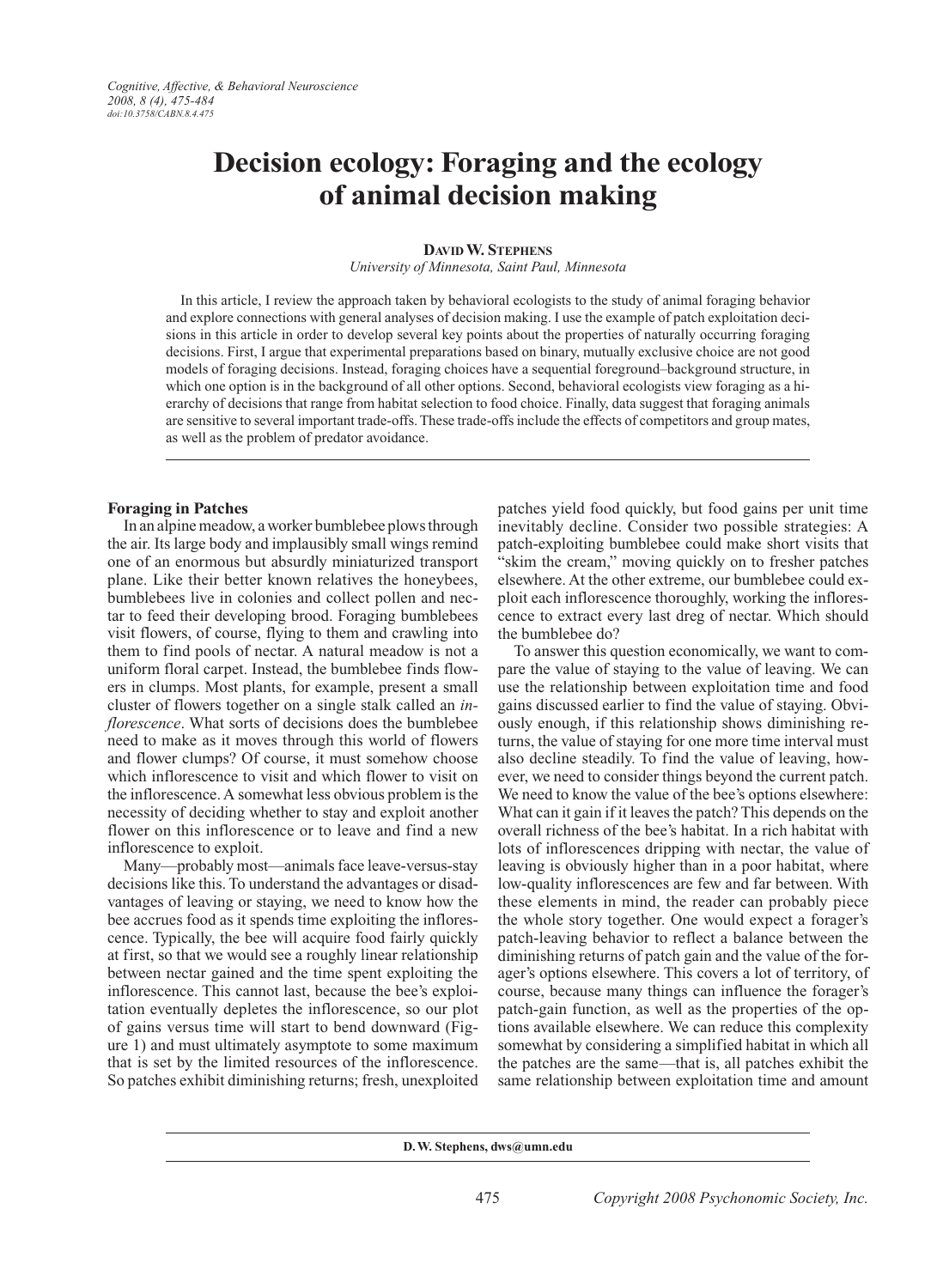

**Figure 1. Graphical model of patch exploitation. Each plot shows the relationship between time and the amount of energy extracted from a patch. The forager gains no energy while it is traveling to the patch, so we show a flat line of height 0 during the travel phase of a patch exploitation cycle. The forager begins to obtain resources when it enters a patch, and we characterize this gain process by a decelerating but increasing curve. This gain function bends down because the resources in the patch are finite, so the rate of extraction must ultimately slow down. To find the patch exploitation time that gives the highest intake rate, we construct a straight line from the origin to the gain curve, so that this line is just tangential to the gain curve. The slope of this line is the intake rate (gains/total time), and the rate-maximizing patch exploitation time corresponds to the point of tangency (where the**  dashed line touches the curve). Panel A shows a short travel time **(rich habitat), and panel B shows a long travel time (poor habitat). One can see that this tangent construction model predicts longer exploitation times in poorer habitats.**

gained, which we call the *gain function*. This simplified situation lets us separate the values of staying and leaving quite cleanly, because if all patches are the same, richer habitats simply have more of them; to represent this, we focus on the time required to travel between patches. This travel time will be short in rich habitats and long in poor habitats. Therefore, long travel times should promote staying, and short travel times should promote leaving. Figure 1, which will be familiar to some readers, shows this logic graphically. Of course, this leads to a simple behavioral prediction: Animals should spend more time in and extract more resources from patches when travel times are long. The driving force behind this prediction is opportunity cost. In a rich environment, a forager loses future opportunities by overstaying, whereas in a poor habitat, an understaying forager loses opportunities associated with exploiting the current patch. Readers may recognize the ideas developed here as the so-called *marginal value theo-*

*rem* originally developed by Charnov (1976) and Parker (1978; see Stephens & Krebs, 1986, for a comprehensive review of this classic idea).

Do foraging animals follow this prediction? The answer is a resounding and quite impressive *yes*! We have evidence from over 60 different species ranging from invertebrates, such as spiders and wasps, to vertebrates, such as birds and mammals (Nonacs, 2001; Stephens & Krebs, 1986). In a well-known study, Richard Cowie (1977) created artificial patches for an insectivorous bird (*Parus major*) by hiding mealworms in sawdust-filled yogurt cups and found a very orderly relationship between travel time and exploitation time.

An especially elegant setup uses animals that forage from a central place. Chipmunks studied by Giraldeau and Kramer (1982) made forays from their burrows collecting seeds and returned, adding those seeds to larders in their burrows. In situations such as this one, one can manipulate travel time experimentally by simply placing piles of seeds different distances from the home burrow. As with Cowie's (1977) birds, one finds an orderly relationship between travel time and the time chipmunks spend collecting seeds from a patch. It would be misleading to claim that the simplest patch models (as outlined here) predict behavior perfectly—far from it. Yet, they clearly predict this basic and widely observed qualitative relationship between travel time and patch exploitation time. Finally, I comment that food patches are quite literally everywhere; even things that do not seem like patches have patch-like properties. Think again about our foraging bumblebee. We developed the idea of patches by focusing on clumps of flowers, but we could have focused on a single flower: As the bee laps the nectar from a flower, it experiences diminishing returns, just as it does at the level of the whole inflorescence.

**Self-control versus patch exploitation**. In this article, I review the behavioral ecology of animal foraging, highlighting connections with psychology and neurobiology. The introduction described the simple natural problem of patch exploitation. This section begins to make connections with psychology and neuroscience by exploring the connection between patch exploitation and impulsive choice. As many readers will know, animals show strong preferences for immediate food delivery (see, e.g., Ainslie, 1974; Bateson & Kacelnik, 1996; Killeen, 1968; Mazur, 1987; Rachlin & Green, 1972). This behavior travels under many names: impulsivity, failure to delay gratification, delay discounting, and a few others.

Consider a simple impulsivity study. The investigator arranges a situation in which the animal waits for a fixed time, *τ*. When this intertrial interval expires, the apparatus offers the animal a choice between a smaller–sooner option and a larger–later option (Figure 2A). Obviously, the animal must do this repeatedly, and it will learn through experience that, for example, choosing a red stimulus leads to the larger–later option, whereas choosing a green stimulus leads to a smaller–sooner consequence. We have a large body of results from this simple experimental paradigm, which is usually called the *self-control preparation* (because an animal choosing the larger–later option is said to demonstrate self-control). The basic observa-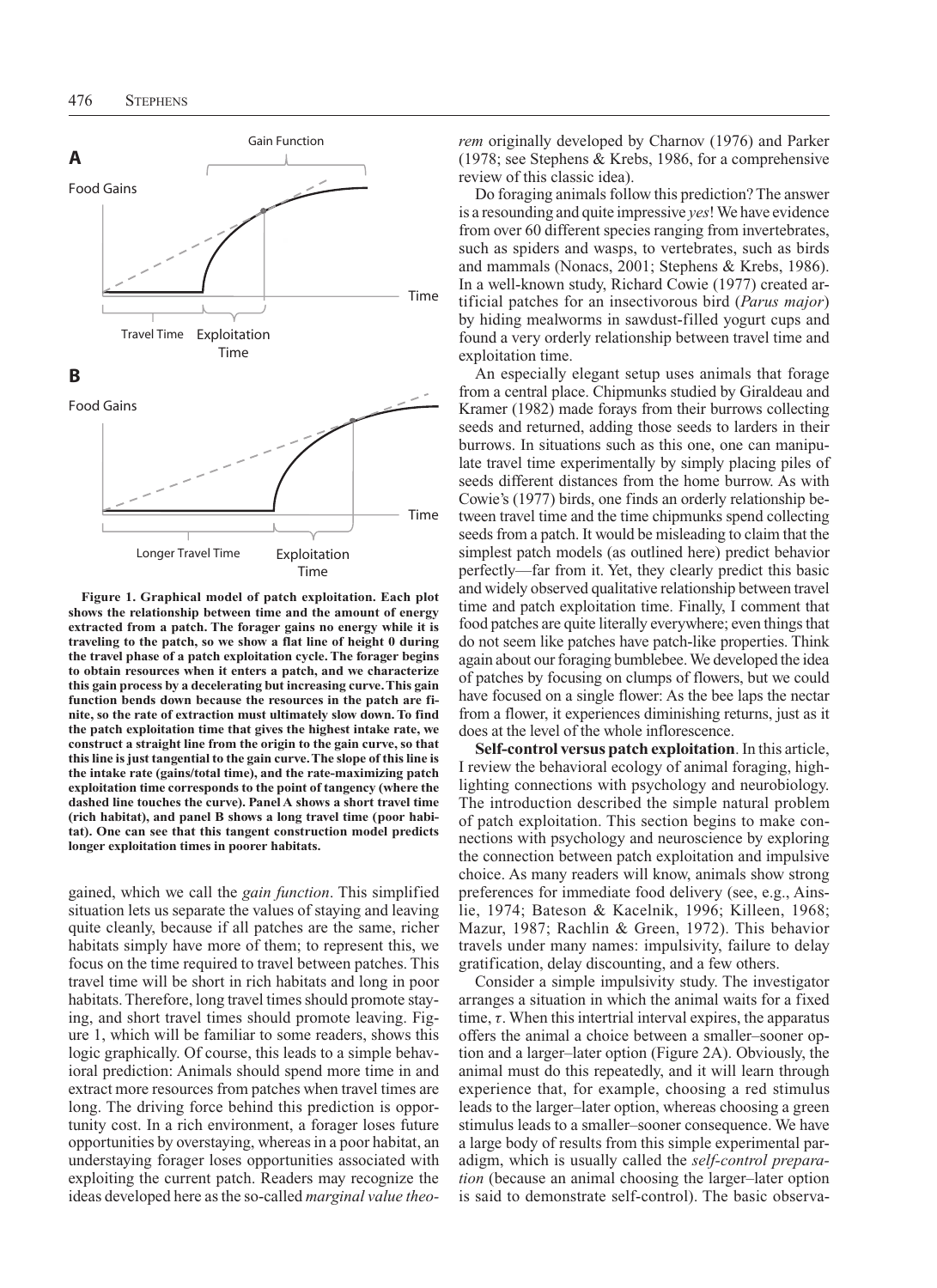

**Figure 2. A comparison of the self-control and patch choice preparations. PanelA shows a single trial in a conventional choice study. The animal waits for time** *τ***; the apparatus then offers a choice between a smaller–sooner and a larger–later option. The cross shows the point at which the animal makes a choice. Panel B shows an economically analogous patch situation. In the patch preparation situation, the animal waits (travels) for time**  $\theta$ **, then encounters a single stimulus (a patch); after entering the patch,**  the animal waits  $d_1$  sec for a delivery of amount  $B_1$ . At this point, **the animal can choose to stay in the patch and obtain additional**  amount  $B_2$  after delay  $d_2$ , or it can leave and start a new trial. **Subjects must choose between a smaller amount in a smaller total trial time and a larger amount in a larger trial time in both situations.**

tion, however, is that animals have strong preferences for smaller–sooner options, even though simple economic considerations suggest that the larger–later option is better. The economic considerations in question derive from comparisons of long food-intake rates. So when we say that animals prefer smaller–sooner options, even though they should not, we mean that they continue to prefer smaller–sooner options, even when they could obtain more food in the long run by waiting for the larger–later option. Note that this smaller–sooner versus larger–later problem has much in common with patch exploitation: Should I spend less time extracting less or spend more time to extract more? We have clear-cut evidence showing that animals in poor habitats spend more time in patches extracting more food, effectively choosing larger–later consequences (Nonacs, 2001). Similarly, animals in rich habitats spend less time in patches and extract less food, effectively preferring smaller–sooner consequences. To be sure, exploiting a natural food patch differs in many ways from choosing between red and green stimuli, but the problems are quite similar economically. Given this economic similarity, we would expect that creating a poor habitat by experimentally creating a long intertrial interval (the economic analogue of travel time) should shift preference toward the larger–later option. On the other hand,

creating a rich habitat by creating short intertrial intervals should shift preference toward the smaller–sooner option. Unfortunately, the data clearly show that changes in intertrial interval do not influence choice in this preparation (see, e.g., Bateson & Kacelnik, 1996; Mazur, 2001).

Why is the self-control preparation so different from patch exploitation, even though the same lost-opportunity effects occur in both? Over the past 10 years, my laboratory has developed a choice preparation that captures some basic properties of naturally occurring patch exploitation, and we can directly compare data gathered from this preparation with data from self-control studies (Stephens & Anderson, 2001; Stephens, Kerr, & Fernández-Juricic, 2004; Stephens & McLinn, 2003). Figure 2B shows the basic idea. The subject (in our experiments, captive blue jays) waits for a fixed time between presentations. This waiting time is economically analogous to the travel time in patch exploitation and intertrial interval in the self-control preparation. When this "travel time" expires, the apparatus presents a single stimulus that indicates a patch encounter. The animal makes some response that serves as the experimental analogue of entering the patch (in our preparation, it hops from the "travel perch" at the rear to the "exploitation perch" at the front of the apparatus). After an initial delay, the apparatus delivers a small amount of food. At this point, the animal faces the patch exploitation decision that interests us. The animal can stay where it is and wait for an additional delivery of food from the apparatus. This mimics natural staying decisions that generate more food but take more time. Alternatively, the subject can leave the front perch and return to the travel perch at the rear. If the subject chooses to leave at any time, this initiates a new travel–encounter–enter cycle.

The downside of the patch choice preparation is, of course, that it is quite simple in comparison with natural patches. It has two key virtues, however. Its simplicity makes it tractable and easy to implement, and we can easily engineer situations where our patch preparation creates exactly the same economic situation as a selfcontrol situation. One can do this fairly simply (Figure 2) by arranging things so that (1) a leave decision yields the same amount of food and takes the same amount of time as choosing smaller–sooner in self-control, and (2) a stay decision yields the same total amount of food and takes the same amount of time as choosing larger–later in selfcontrol. I hasten to add that this arrangement only creates situations that are economically equivalent. The two situations still differ in many ways, as will be discussed below. For example, in the patch situation, staying produces two food deliveries (within a choice-to-choice trial), whereas the economically equivalent larger–later option in selfcontrol produces only one.

In our first experimental study comparing the patch and self-control preparations (Stephens & Anderson, 2001), we created 12 pairs of equivalent patch and self-control situations by systematically varying the temporal parameters of the situation—that is, the intertrial interval, the delay to small, and the delay to large. In comparing these 12 economically equivalent situations, we found that our subjects made many impulsive errors (i.e., they chose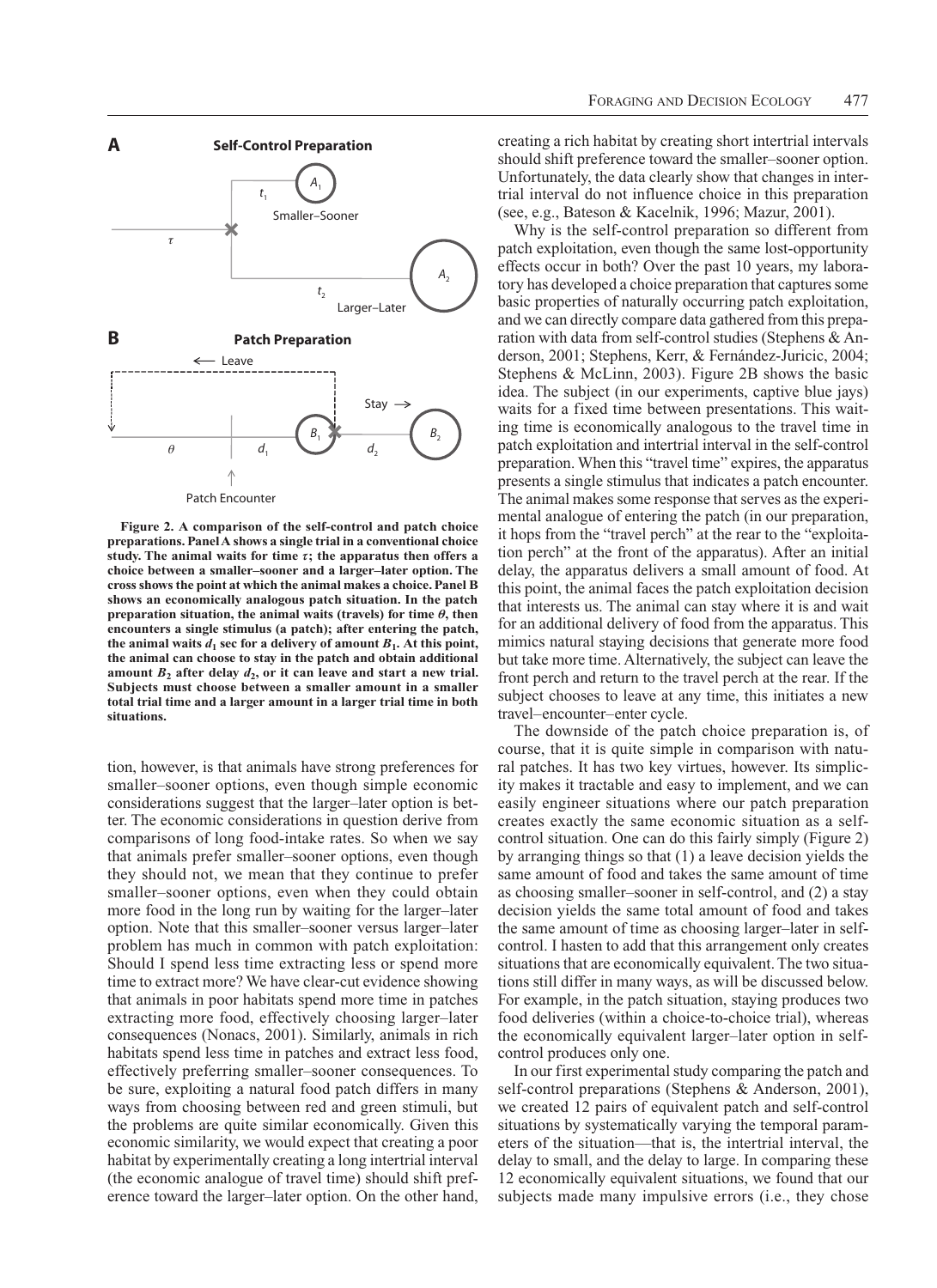smaller–sooner in situations where larger–later would have produced a larger intake rate) in the self-control situation, but they achieved a much higher level of performance in the patch situation. Specifically, in cases where birds in the self-control preparation "mistakenly" chose smaller–sooner, the same birds chose to stay, achieving relatively high long-term gains in patch. In another study (Stephens & McLinn, 2003), we showed that changes in intertrial interval (i.e., travel time) influenced choice behavior in the patch situation, as it does in naturally occurring patch exploitation. Indeed, this study showed that animals in the patch situation treated the intertrial interval  $(\theta)$ , in Figure 2) and initial delay  $(d_1)$  as a single combined delay, a result that contrasts sharply with the self-control preparation, where subjects show exquisite sensitivity to delay, but ignore the intertrial interval.

In addition to these empirical results, our group has observed that impulsive decision rules—that is, rules that evaluate options shortsightedly—could, in theory, explain these results (Stephens & Anderson, 2001; Stephens et al., 2004). Specifically, an animal using a shortsighted rule could achieve a high long-term intake rate in the patch preparation, even though the same rule leads to impulsive mistakes in the self-control situation. This observation led us to offer a novel explanation for the evolution of animal impulsivity; we call this the *ecological rationality hypothesis*. According to our hypothesis, selection has favored impulsive choice mechanisms, because natural choice situations are frequently like our experimental patch situation—which, it turns out, favors shortsightedness. In other words, animal impulsivity is rational when viewed in the correct ecological context. Although this article is not, primarily, a review of our work on ecological rationality, this approach does illustrate why it is important to consider the natural context of the choice mechanisms we all study. And, of course, this article argues that foraging is an important and tractable "natural context" in which to study decision making.

What is the difference between patch exploitation decisions and conventional approaches to choice? There are, in fact, several critical differences:

1. Foraging choices are repeated, not single-shot, choices. The single-shot choice (a situation in which a decision maker must choose between alternatives once and only once and be committed in perpetuity thereafter to whatever the decision maker selects) is a useful theoretical construct because it isolates *this* decision from the remaining complications of the world. Of course, the real world does not work this way—certainly not the world in which animals acquire food. Acquiring food is a lifetime endeavor for most animals, and decisions made today have implications for foraging tomorrow.

2. Natural foraging decisions are seldom choices between mutually exclusive options. When an animal chooses to stay in a patch, it is, in one sense, choosing not to leave; but choosing to stay does not prevent the animal from eventually leaving. Yet, most choice experiments enforce mutual exclusivity; choosing option A means that option B will not be available until the next trial, when another A versus B choice is offered.

Combining these two points, we can see that natural foraging (and patch exploitation decision, specifically) has a special structure that we call *foreground*–*background choice*. In foreground–background choice, the forager faces a series of "act or continue"-style choices (stay vs. leave, attack this prey item vs. continue searching for others, etc.). Within this framework, we imagine that a decision maker follows a default series of actions (e.g., search for more prey or patches) that represents a background exploitation strategy (see Stephens et al., 2004, for a complete development). This background strategy represents the animal's default actions, and it generates an ongoing stream of food gains.

Now assume that a forager encounters a potential food item that it can attack or ignore. If it attacks, this means that it puts its background strategy on hold for the time required to exploit this foreground resource, but that it will return to its background tactic when it is finished. If it ignores the foreground item, it simply continues using its background tactic. In patch exploitation, therefore, choosing to stay for an additional time unit is a foreground option, but choosing to leave and search for further patches is always in the background. Foraging decisions do not, then, necessarily fit the decision-making model that experiments using binary, mutually exclusive options seem to imply. Using this new terminology, then, the ecological rationality hypothesis holds that impulsive choice mechanisms evolved because they perform well in foreground– background choice, even though they produce relatively poor performance in the laboratory-enforced regime of binary, mutually exclusive choices.

Of course, this critique of binary choice is not unique. In Hastie's (2001) thoughtful review of problems in the study of decision making, he ridicules "the image of a decision-maker standing at a choice point like a fork in a road" (p. 665). Yet, recognizing this problem within natural foraging gives us an important natural context in which to investigate nonbinary choice; it also suggests alternative formulations, such as our foreground–background distinction.

I have taken some time to develop the idea of patch exploitation, in part, to illustrate the important properties of foraging decisions outlined above. However, I also seek to remind readers of this important and basic decision problem: Typical animals will make thousands of patch exploitation decisions during their lives, and my group's research suggests that they may be especially good at making these sorts of decisions. In contrast to the natural simplicity of patch exploitation, the contrived situations that some workers describe as foraging are, to me, simply surprising. For example, I find very little similarity between natural foraging choice and the concurrent variable interval schedules used in the study of matching. Yet, it is not uncommon to read psychological articles that offer matching as an analogue to foraging (e.g., Gallistel, 1994).

#### **Foraging: Models and General Principles**

The patch exploitation situation offers us a glimpse into the problems that foragers face, but there is, of course, a great deal more to natural foraging. The remainder of this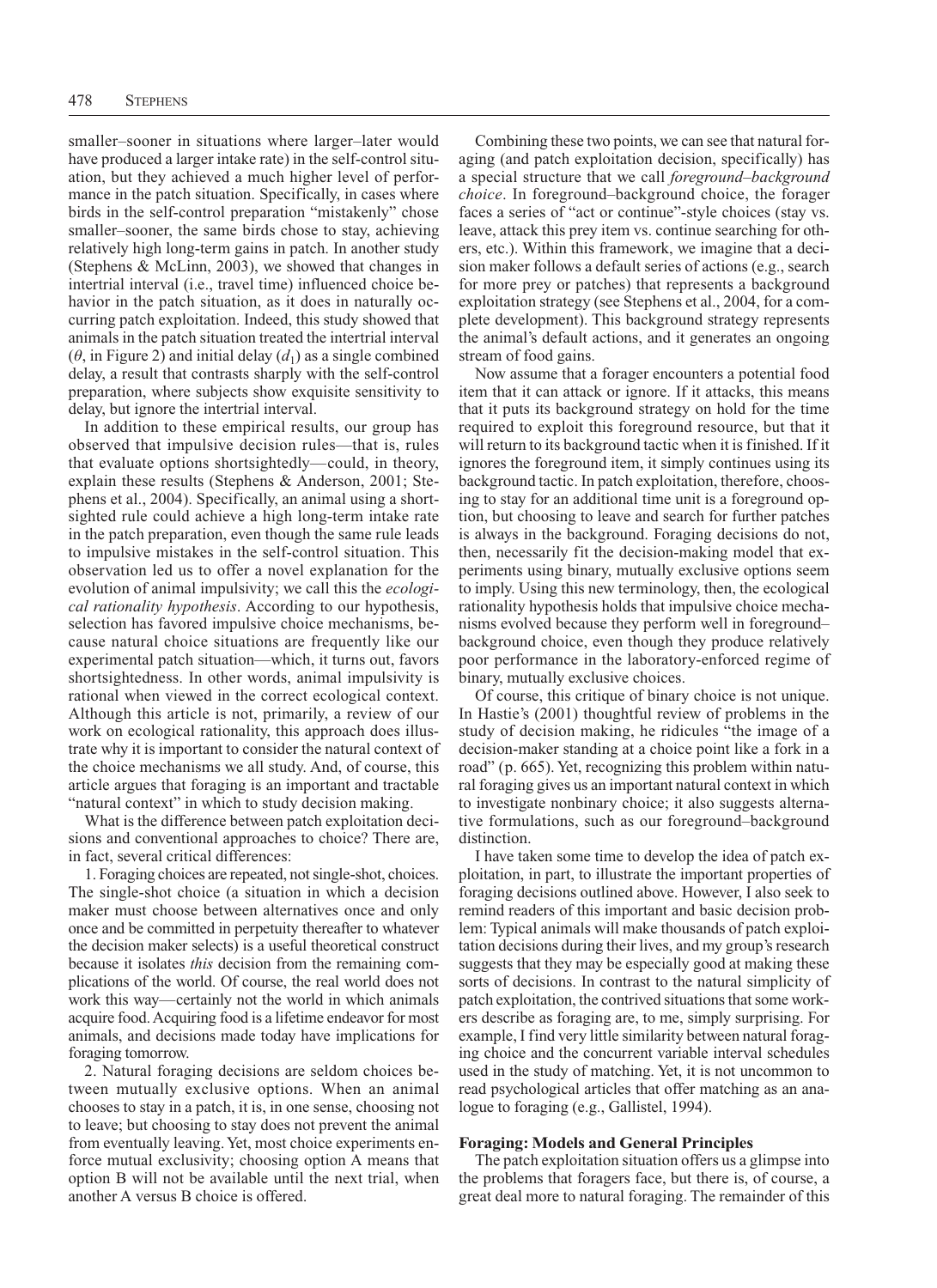article offers an overview of foraging problems that is intended for students of decision making with backgrounds in psychology and neurobiology. Before I launch into this review, however, I consider a more basic question: Why should students of decision making care about natural foraging? I offer three points in answer to this question: (1)As scientists, we all recognize that simplified and even contrived situations (such as the self-control preparation discussed above) can offer important insights in underlying decision processes. Yet, our interpretation of results can depend on an understanding of how the laboratory situation relates to situations that our subjects normally face. In my group's studies of animal impulsivity, for example, interpreting self-control results as patch exploitation rules used out of context gives us a dramatically different interpretation of animal impulsivity (see Stephens et al., 2004). (2) An ecological approach to decision making can reveal new patterns and generate new hypotheses. For example, patch exploitation models led investigators to document the nearly universal relationship between travel time and patch exploitation time. (3) Foraging is special. The animal way of life is, quite literally, defined by an imperative to acquire food, and this imperative has surely played a central role in shaping the neural mechanisms that control movement and, ultimately, decision making.

Behavioral ecology is a subdiscipline of biology that seeks to understand behavior in an ecological context especially, how ecological forces, via natural selection, have shaped behavior. Foraging behavior has been a major topic within behavioral ecology since the 1970s. In this section, I review the behavioral ecologist's approach to foraging; but before doing so, let us pause to discuss the nature of models in behavioral ecology.

The foraging models outlined here follow a long tradition of evolutionary economics within the field of behavioral ecology. Natural selection, the argument goes, acts like an optimizing agent, because it selects alternatives on the basis of fitness (e.g., reproductive success). Although the mathematics of these models are nearly identical to those used in economic models, the two types of models are not the same. Economic studies of choice assume that some system of value (e.g., utility) exists that guides the decision maker's behavior, and the economic models are not especially fussy about where this system of value comes from; it is often fitted from observed behavior via the so-called *revealed preference approach*, or it could be derived from some a priori model. Evolutionary models, in contrast, have one and only one system of value: evolutionary fitness. In practice, however, this crisp logical distinction can become fuzzy, because the connection between fitness and behavior is often purely hypothetical.

Reconsider the patch models outlined earlier. These models predict the behavior of an animal exploiting patchy resources, following the premise that natural selection has favored increases in the long-term rate of food intake. This model, correct or not, represents an evolutionary hypothesis. If selection has acted according to assumptions X, Y, and Z, then behavior should have properties A and B. In our example, the patch model successfully predicts a relationship between travel time and exploitation time.

Now consider an alternative model that considers the underlying neural mechanisms of patch departure. Although I have no idea what form this model would actually take, such a model might identify neural activity associated with patch departure and somehow specify a connection between the properties of this activity and the locomotion that precedes patch encounter.

A mechanistic model like this could surely explain the travel time–exploitation time relationship. Are the two models in conflict? Are they alternatives? Is one about true causation and the other something less? Surely not. Animals can exploit patches more thoroughly in poor habitats because selection has favored actions that maximize intake rate *and* because they have neural mechanisms that control this behavior. Behavioral ecologists call this the *proximate–ultimate distinction* (Alcock, 2005; Alcock & Sherman, 1994). In this terminology, ultimate models deal with the evolutionary causes of behavior, and proximate models deal with the underlying mechanisms. Some readers will recognize the similar distinction made by Tinbergen (1963) in his famous "four questions."

In practice, many investigators are perfectly happy to ask questions about only one of these two causes (mechanistic or evolutionary) of behavior. Most students of behavior would agree, however, that these two accounts of behavior should ultimately be drawn together into an integrated whole. Unfortunately, the current state of the art falls short of this integration. Instead, we simply hope that each approach informs the other. For example, studies of mechanism reveal constraints that evolutionary modelers can incorporate into their models, whereas evolutionary economics often reveal new behavioral phenomena (e.g., the travel time–exploitation relationship, or the inputmatching behavior of group-feeding animals) for students of mechanism to explore physiologically.

**A decision hierarchy**. The process of foraging involves many decisions, and behavioral ecologists find it useful to think of an interrelated hierarchy of decisions (Stephens & Krebs, 1986). At the highest level, foraging animals must choose where to forage: Should our bumblebee forage in a clump of *Delphinium* on a slope, or from the spikes of *Aconitum* along a neighboring stream? We call these *habitat choice* problems, and the defining feature of these choices is that foragers' behavior has little influence on the benefits obtained from a habitat. In the simplest habitat choice model, therefore, we would characterize each option by rate of gain (e.g., 8 J/min in the *Delphinium* habitat and 11 J/min in the *Aconitum* habitat) and predict that the animal should prefer the habitat with the higher food gain. Habitat choice is probably the closest that natural foraging comes to binary mutually exclusive choice, although this binary choice happens on fairly large spatial and temporal scales, and, of course, habitat-exploiting animals are free to switch to another habitat at any time. Below, I will describe two important complications—the effects of predators and those of competitors—in habitat choice.

Within a habitat, we imagine that the animal experiences a temporally structured encounter process (encountering prey items or patches) as it moves through the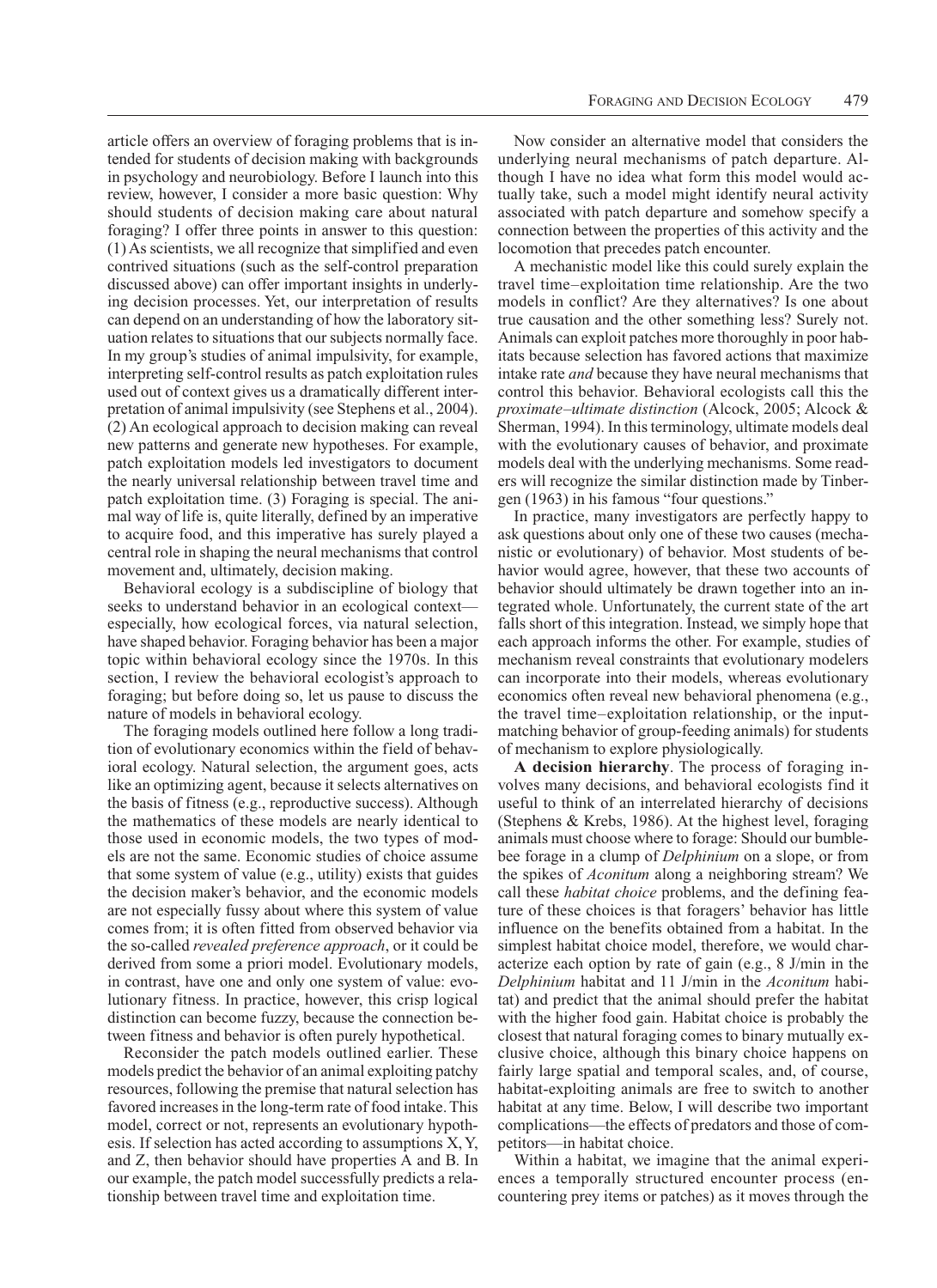habitat. At its simplest, this encounter process could be something like *encounter a flower every 25 sec*. In a more complex encounter process, we would specify the average rates at which the forager encounters different types of potential resources. (Although investigators seldom discuss it, a forager can make several decisions that influence the encounter process, such as movement speed.) Given a well-defined encounter process, the forager must make a sequence of accept- or reject-style decisions. We often call these *prey choice* decisions, even though the selected entities sometimes do not seem much like prey. A cow, for example, may accept or reject a clump of grass. At the lowest level, we are back to the patch exploitation problem discussed above. Given that the cow accepts the clump of grass, how extensively should it exploit it? Clearly, prey choice and patch exploitation decisions have a foreground–background structure that differs strikingly from the binary, mutually exclusive choice paradigm favored by experimentalists and decision modelers. Finally, I comment that, whereas behavioral ecologists find this three-level hierarchy useful, one can certainly expand and embellish this simple hierarchy to address special situations. We could, for example, push things down one more level by considering digestive and processing decisions (e.g., how long to chew).

**Rate-maximizing models**. Behavioral ecologists have expended considerable effort in exploring this hierarchy of decisions, both theoretically and empirically. The classic models of these problems adopt a rate-maximizing premise. Our basic model of patch exploitation discussed above, for example, solves for the patch exploitation tactic that maximizes long-term food intake (usually, but not necessarily, measured in joules). These models provide a rich set of predictions too extensive to review here (Stephens & Krebs, 1986, provide the classic discussion of these models). It is useful, however, to recognize the principle of lost opportunity that is the common thread connecting this family of basic models.

For example, a forager that stays in a patch too long pays an opportunity cost because it wastes time exploiting a depleted patch when fresher patches remain unexploited. Similarly, in rate-maximizing models of prey choice, choosing a mediocre prey item with a long handling time carries an opportunity cost, because the forager forgoes the opportunity to search for a superior prey item while processing the mediocre item. One can certainly quibble over the details of this simple family of models, but the principle of lost opportunity does seem to offer important insight into the economic determinants of forager behavior.

**Predators and competitors in habitat choice**. Economically, the problem of habitat choice seems to be the least interesting problem in our hierarchy. If one habitat offers food at rate  $r_1$ , and the other offers food at rate  $r_2$ , then we should surely expect a forager to exploit the habitat that provides the higher intake rate. Of course, it may have to learn this, but this does not seem to be a terribly challenging problem. Perhaps due to the logical simplicity of habitat choice problems, studies of habitat choice have given us a foothold on two more complex problems: the

effects of competitors on foraging behavior and those of predators on foraging behavior.

To see the effects of competitors on habitat choice, consider two habitats that deliver food at rates  $r_1$  and *r*2, respectively. As explained above, we expect a solitary forager to occupy the habitat with the highest intake rate. To include the effects of competitors, assume that there are *N* total foragers who must somehow arrange themselves so that  $n_1$  individuals occupy Habitat 1 and  $n_2$  individuals occupy Habitat 2 (where we obviously require that  $n_1 + n_2 = N$ ). Suppose that these habitats are ideal in the sense that the  $n_1$  individuals in Habitat 1 share the resources equally, so that each obtains an intake rate of  $r_1/n_1$ , and it follows that the individuals in Habitat 2 obtain an intake rate of  $r_2/n_2$ . Now suppose that each of *N* individuals is free to move from one habitat to the next. If individuals can move and evaluate their gains in the different habitats, we should expect a net movement to Habitat 1 any time  $r_1/n_1$  exceeds  $r_2/n_2$ . Indeed, the only situation in which there would be no net movement—anthropomorphically, we might say that all the foragers are happy where they are—is when  $r_1/n_1 =$  $r_2/n_2$ , or, equivalently, when  $r_1/r_2 = n_1/n_2$ . This is called the *input matching rule*, because it predicts that relative numbers of competitors in each habitat should match the relative food inputs. As readers will observe, this is an incredibly simple model, so it is quite surprising to find that it is very successful experimentally. Abrahams (1989) showed, for example, that guppies foraging in an aquarium followed the predictions of the input matching rule. Simple studies like this confirm that groups tend to distribute themselves in a way that matches inputs; if we deliver food at twice the rate to the left, we will typically find twice as many fish there. Behavioral ecologists call this the *ideal–free distribution* because it assumes that individuals choose freely and share food according to an ideal assumption of equal sharing (Fretwell & Lucas, 1970). Of course, real animals are seldom ideal or free. In particular, some individuals compete more effectively than others, getting a larger share of the food, or even defending a site against intruders. Yet, even in the face of these obvious failures of our assumptions, we still frequently observe input matching among groups of foragers (see, e.g., Tregenza, 1995). Due to its robustness and its logical simplicity, the ideal–free distribution provides the foundation of modern studies of social foraging. These models use a leaving–joining framework that clearly derives from the ideal–free model (Waite & Field, 2007). This input match framework resembles Herrnstein's well-known matching law (Herrnstein, Rachlin, & Laibson, 1997; see also Baum, 1974), which predicts the allocation of behavior by individual animals in operant choice situations. Interestingly, the only study I know of having individual animals in a habitat choice situation is from my own laboratory (Stephens & Stevens, 2001). This study showed that single individuals do not match behaviorally in habitat choice situations. Instead, they use the best habitat exclusively, or—if the two food sources are close together—they position themselves to use both, rather than allocating their time to each op-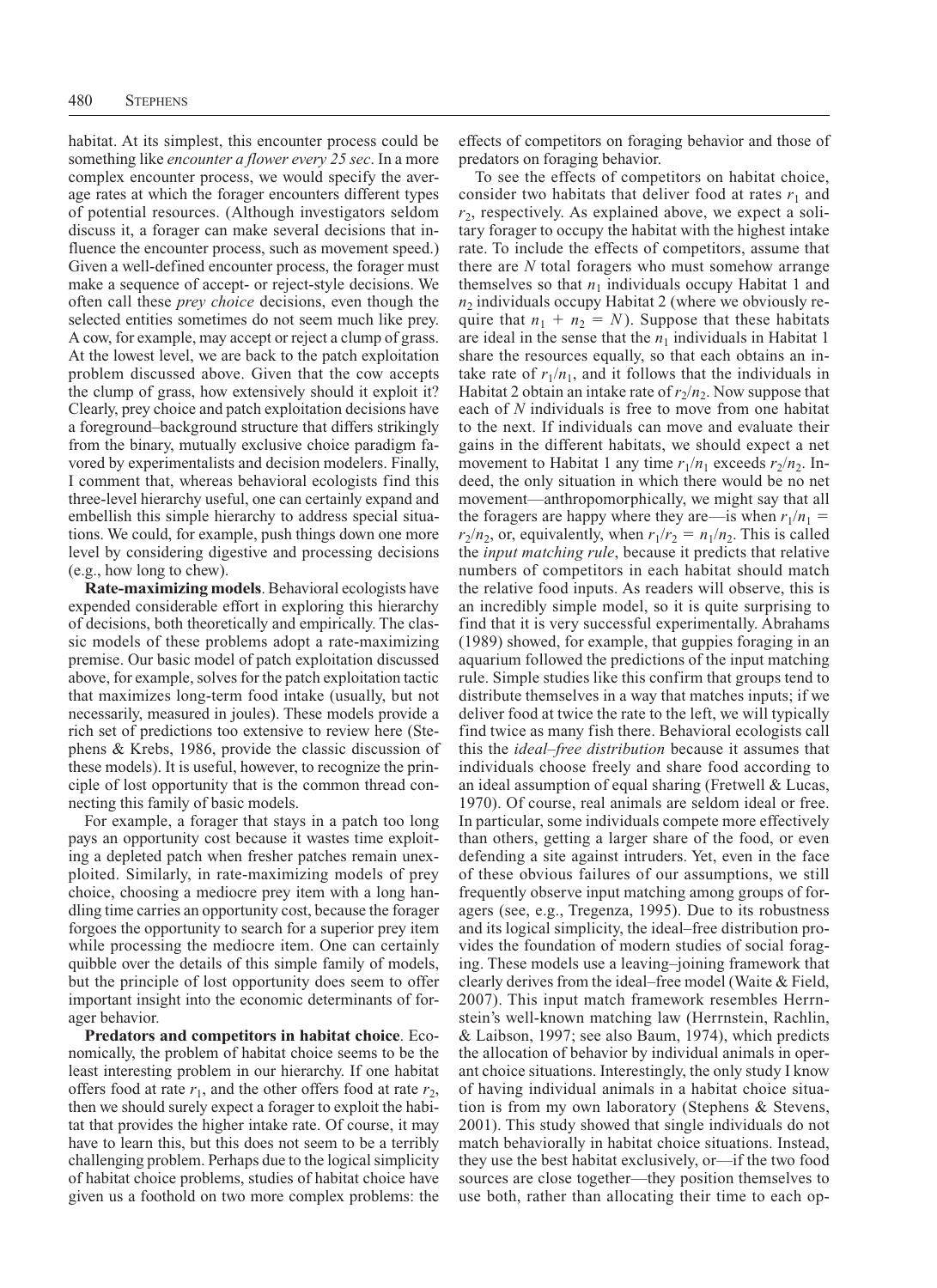tion in portion to its richness, as the input matching law would predict. This is hardly surprising, notwithstanding the algebraic similarity of the two "matching" formalisms, since the two approaches actually deal with strikingly different scenarios and dependent measures (e.g., allocation of choice behavior vs. allocation of individuals between habitats).

As these ideas suggest, different habitats offer different levels of food reward. Of course, they also vary in other ways. One key dimension is in the degree of risk from predators; indeed, many of the best habitats are also the most dangerous. Foragers clearly face a critical trade-off between acquiring food efficiently and avoiding death. Here again, habitat choice provides a useful framework. For example, Abrahams and Dill (1989) engineered a simple extension of conventional "fish in a tank" studies by cleverly positioning a predator at one habitat, but not at the other (using a screen that guppies, but not predators, could pass through). They found that the presence of a predator changed the distribution of fish quite dramatically; but by systematically increasing the food input rate in the predator habitat, they were able to create a 50:50 distribution of guppies in the risky and safe habitats. This suggests that foraging animals somehow evaluate combinations of danger and food reward. Behavioral ecologists now have many results like this (probably hundreds of examples) that suggest that animals make sophisticated trade-offs between food and safety. For example, grasshoppers adjust their position on grass stems in response to predators. When they primarily suffer bird predators, they forage near the ground; but when predatory lizards are present, they shift upward (Pitt, 1999). In another instance, small birds have two key defenses against predators: vigilance (looking up) and foraging in groups. They look up more frequently in small groups, suggesting that they are sensitive to a trade-off between these two predator avoidance techniques (see, e.g., Fernández-Juricic, Kerr, Bednekoff, & Stephens, 2004). In addition, the relationship between group size and vigilance depends on factors that influence the predator risk (e.g., a recently sighted predator, tall grass that reduces the value of vigilance, etc.).

These observations suggest some interesting problems for psychologists and neurobiologists interested in decision making. The ideal–free distribution, for example, represents a relatively simple (perhaps fundamental) problem in social behavior that psychologists and neurobiologists could profitably explore. Several recent articles suggest that the neural underpinnings of social interaction could be experimentally accessible (Flombaum & Santos, 2005; Sanfey, 2007), but these studies tend to focus on complex animals in complex situations (e.g., primate strategies in social games). It could be quite revealing to apply similar techniques to these basic problems of competition and resource use. To an outside observer, at least, it seems that the neural bases of reward and fear are studied as two distinct phenomena (see Davis, 2006), but this mass of evidence from behavioral ecology suggests not only that animals can integrate decisions based on reward and fear, but also that this represents an important natural problem that animals have experienced through many generations

of selection (see Mobbs et al., 2007, for a study that shows how these analyses might proceed).

### **Why Foraging Matters**

In this final section, I discuss connections between foraging and other approaches to decision making. In doing so, I hope to make the point that an understanding of animal foraging behavior can enrich our analyses of decision making. Of course, the basic point here is that understanding the problems that the decision-making apparatus has been designed to solve offers a template we can use to make stronger inferences about underlying mechanisms. I offer some specific examples below to explain how thinking about foraging can inform psychological and neurobiological approaches to decision making.

**Psychology and foraging**. The interplay between foraging and animal psychology is rich and increasingly well developed (three recent articles review this area: Adams-Hunt & Jacobs, 2007; Sherry & Mitchell, 2007; Stephens, 2007). Studies of foraging may, for example, rely on psychological results about discrimination in order to discern how animals discriminate between palatable and unpalatable prey items. One of the most basic connections focuses on foraging and learning. Many learning studies—starting with Pavlov—focus on learning about food and feeding resources. Foraging animals clearly learn many features of their foraging environments (e.g., properties of prey, locations of resources, etc.), yet they respond with simple fixed preferences in other feeding situations. In order to understand this, behavioral ecologists have studied the benefits associated with learning (using experience to track the properties of the environment), both theoretically and empirically (Stephens, 2007). The basic premise of this approach is that statistical properties of the environment, such as predictability and change, determine the value of attending to experience.

Consider, for example, another choice problem that our foraging bumblebee might face. Assume that our bumblebee finds itself foraging in a clump of flowers. A given percentage of all flowers provide rich nectar rewards (proportion  $p = good$ ), whereas the remaining flowers (proportion  $1 - p$ ) provide almost nothing. The variable *p* tells us something about the underlying uncertainty about flower quality. For example, if *p* is near 1, all the flowers are good; our bumblebee can simply visit every flower it encounters. Now imagine that some of the flowers are blue and some are yellow, and there is a correlation between flower color and nectar rewards, so that blue flowers tend to be richer. Although this color–quality correlation could take many forms, let us use a simple reliability parameter to represent the strength of the correlation; we will assume that blue tends to signal a good flower, and yellow tends to signal a bad flower. We can use a conditional probability *q* to represent this reliability. That is, we let *q* be the probability that a blue flower is good and the probability that a yellow flower is bad. A *q* value near 1 means that color reliably indicates quality; conversely, a *q* value of .5 means that color provides no new information. When should the bee use its experience of flower color to change its behavior, as opposed to simply ignoring its experience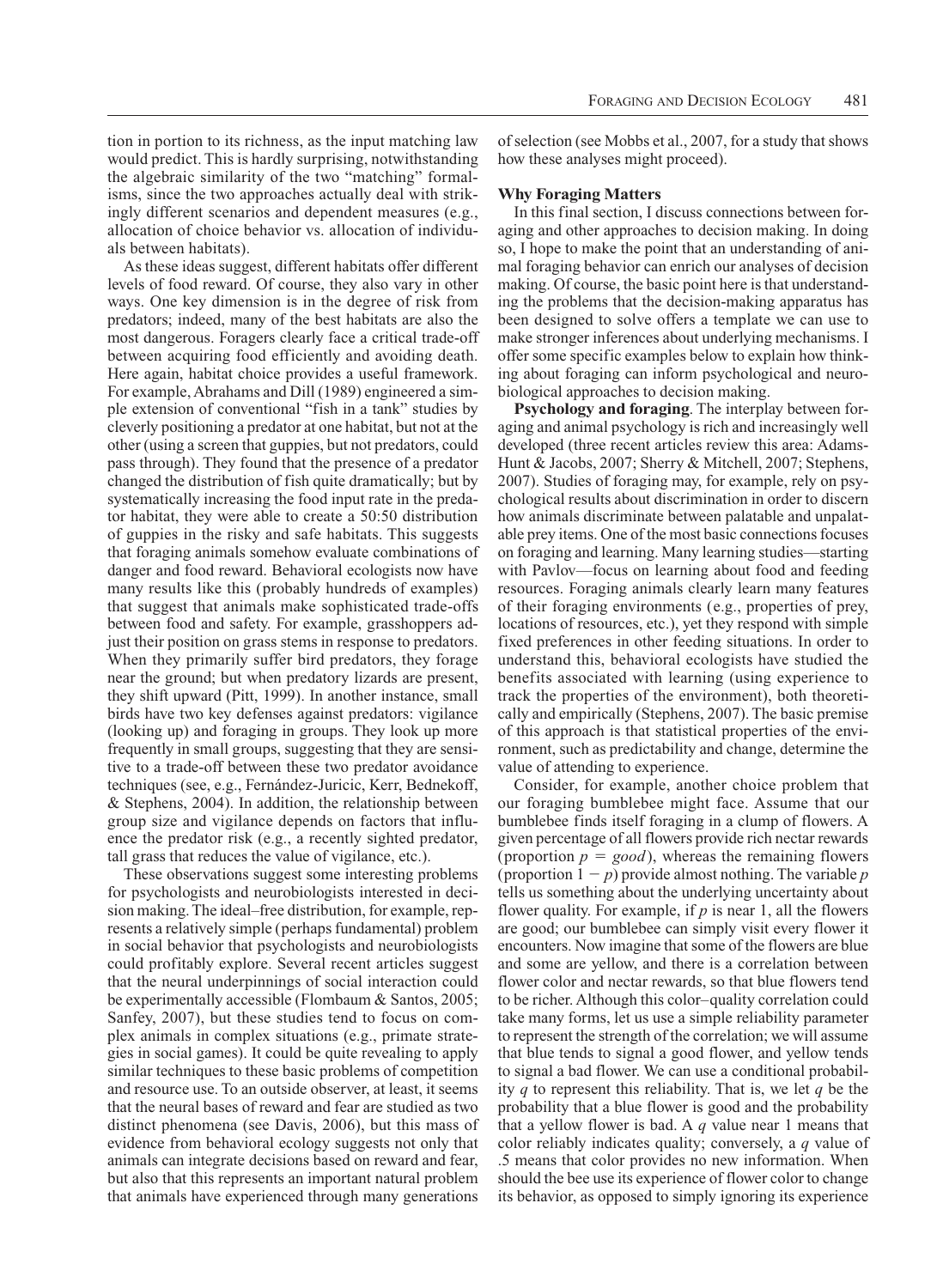and attacking or ignoring everything it encounters? A moment's reflection will show that reliability and uncertainty are both important here. If uncertainty is low (e.g., most flowers are good, or most flowers are bad), the bee already knows what to do, and flower color has little importance, regardless of its reliability. On the other hand, if flower quality is uncertain, we still need a reliable correlation between experience (color, in our example) and consequence to make attending to experience worthwhile. Even though this example is oversimplified (and even contrived), we clearly expect that an interaction between uncertainty and reliability should determine the value of attending to experience. Do real animals respond to these variables as we predict? Using our colony of captive blue jays, my research group created an experimental situation that parallels our flower color example (McLinn & Stephens, 2006; see Stephens, 2007, for a recent review). We factorially manipulated uncertainty and reliability, and we found that these variables predicted whether our subjects responded to a color stimulus roughly as hypothesized. In particular, we found that our jays came to ignore colored stimuli in conditions of low uncertainty and that the same animals changed their behavior in response to colored stimuli in conditions of high uncertainty and high reliability. This is, of course, only one of many approaches within foraging and behavioral ecology to learning and learning-related phenomena (see Stephens, 2007, for a review). Focusing on whether experience should shape behavior, I remark that the phenomenon discussed here actually cuts a somewhat broader swath than learning. This is a defining property of learning, and it also admits phenomena such as stimulus–response relationships, which we would not call learning.

Although there is an increasingly well-developed interaction between behavioral ecologists interested in foraging and animal psychologists, these two fields do, of course, offer quite different perspectives. As the example above suggests, behavioral ecologists emphasize adaptive differences in cognitive abilities. These adaptive differences may be short-term differences that reflect recent changes in an animal's habitat or longer term differences (between species and populations) that reflect differences in evolutionary history (which we might call *cognitive specialization*, following Shettleworth, 1998). In contrast, the psychological tradition emphasizes general processes of behavioral control. This, for example, leads psychologists to assume that principles of behavioral control revealed by studies with rats will easily generalize to small birds or slugs. Behavioral ecologists often find this a difficult argument to accept. Overall, these differing perspectives provide a healthy dose of tension, which forces workers in both fields to enlarge and defend their paradigms. This difference can get in the way of productive communication, however, because the researchers sometimes fail to recognize their different but complementary goals.

**Foraging and neuroeconomics**. Neural studies of decision making, and the field of neuroeconomics, specifically, are relatively young, so rather than outline how ideas about foraging have contributed to these fields, I will offer a prospectus about how this interaction might develop. Although students of neuroeconomy show a growing sensitivity to the natural context of decision making (see, e.g., Platt, 2002), their studies still largely use traditional decision-making paradigms, such as binary, mutually exclusive choice. One reason for this, of course, is that one can implement these conventional tests easily. Of course, I advocate that neuroeconomists consider choice paradigms (such as patch exploitation) that have a more realistic structure. I do not necessarily argue that binary choice situations are irrelevant, but that understanding their relationship with the types of problems animals face in nature will provide important comparative data and possibly reveal that different neural mechanisms are in play.

I also think that the potential to incorporate naturally important trade-offs in neural analyses of decision making is quite exciting. As explained above, evidence from behavioral ecology suggests that animals can make rather sophisticated decisions that balance predation risk and food intake. We have, of course, a growing base of knowledge about the neural basis of fear (e.g., Davis, 2006); this has not yet been integrated into the neuroeconomic approach. Evidence from behavioral ecology suggests that this is a compelling and naturally significant problem: How is information about danger and food gain combined, and how is the balance struck?

**Caching and memory**. The phenomenon of food caching represents one area where a reasonably well-developed interaction between foraging and neurobiology already exists. Clark's nutcrackers (*Nucifraga columbiana*) live at high elevations in western North America, where ripening pine seeds are superabundant in the fall. Nutcrackers can store up to 30,000 seeds for later use, using them to rear their offspring the following spring. Many foraging animals collect food and store it for later use. This simple aspect of natural history illustrates the power and importance of understanding the problems animals face in nature, because caching has proven to be an extremely rich area for the study of memory and spatial abilities. For example, many studies have demonstrated that caching animals achieve higher levels of performance in spatial memory tasks than their noncaching counterparts, and this enhanced ability seems to be supported by an enlarged hippocampus. Sherry (2006) reviews this important interaction between foraging and neural structures, and outlines a review program he calls *neuroecology*.

**The status of foraging models, as well as results**. As I have outlined results from behavioral ecology, I may have inadvertently painted a picture of foraging as a solved and completely understood problem. Of course, this is emphatically not the case; the models and data outlined above draw a fairly crude sketch of real animal foraging, and they are very much works-in-progress (see Stephens, Brown, & Ydenberg, 2007, for a review of current problems).

Several investigators focus on violations of these basic claims about foraging choice. Collectively, these studies fall under the heading of *irrationality* or *bounded rationality*. We have several examples of apparent irrationality in feeding animals. These include examples of intransitive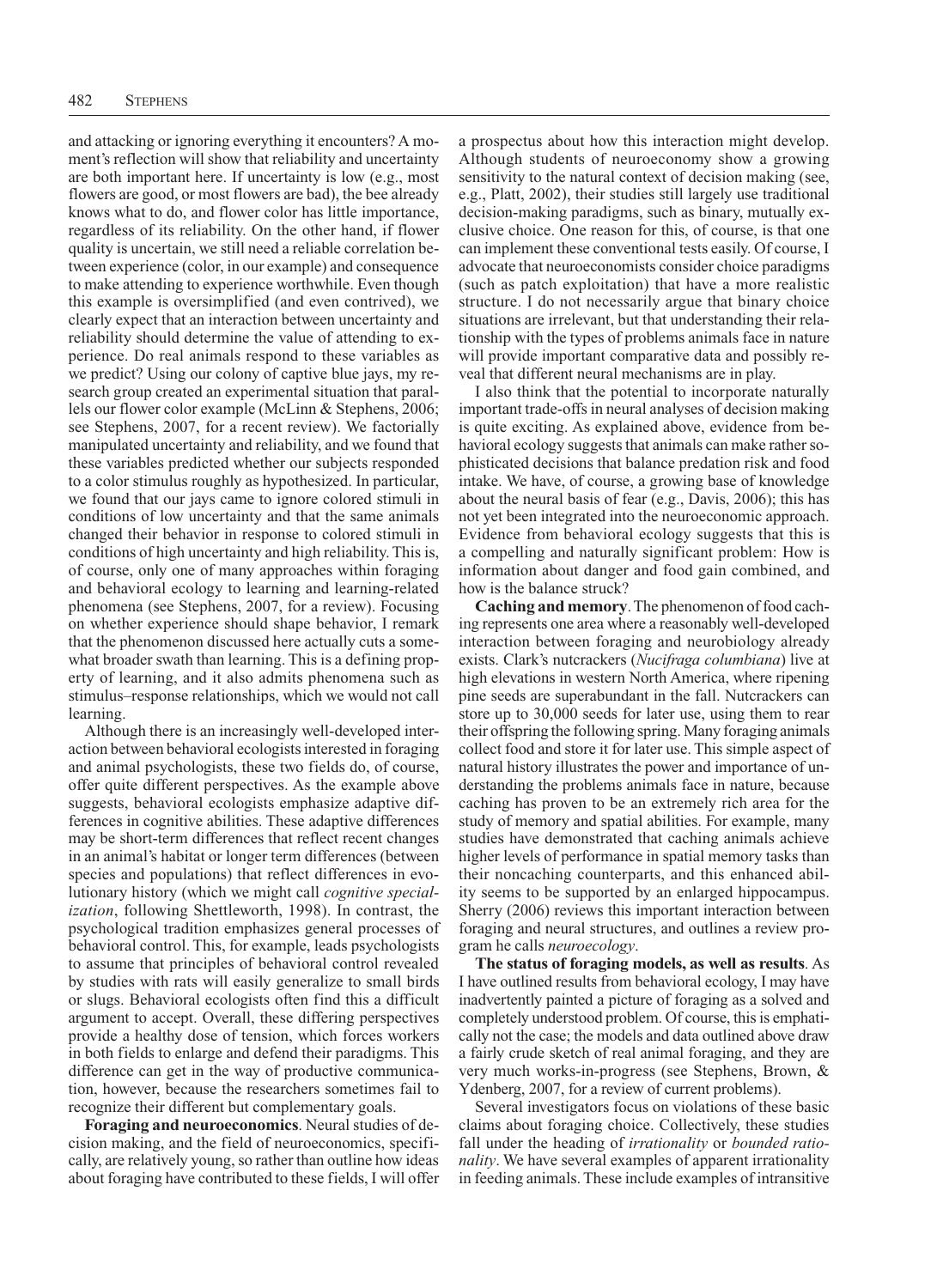preferences (Shafir, 1994; Shafir, Waite, & Smith, 2002); examples of decoy effects, in which the presence of a mediocre third option changes preference for two better alternatives (see, e.g., Schuck-Paim, Pompilio, & Kacelnik, 2004); and so-called *work effects*, where subjects prefer options previously associated with hard work (Pompilio, Kacelnik, & Behmer, 2006). These are all intriguing and active topics of study. For behavioral ecologists, the working hypothesis for these observations is the ecological rationality hypothesis. As explained above, this view holds that observed irrational choice is an emergent property of mechanisms that work well (i.e., typically make rational choices) in natural choice situations (see Todd & Gigerenzer, 2000). This basic idea stretches back to the early days of behavioral ecology, when it was known as the *rules-ofthumb problem* (see, e.g., Cheverton, Kacelnik, & Krebs, 1985). After a brief flurry of interest, behavioral ecologists seemed to abandon the rules-of-thumb problem until its reemergence under the heading of *ecology rationality*. Like its predecessor, the ecology rationality approach faces some difficulties. For example, it sometimes seems too easy. Virtually any deviation from expectation could easily be dismissed as being ecologically rational. It is clear that we still need to develop some standards for how this approach can be rigorously applied.

#### **Summary**

Among living systems, animals are the ultimate decisionmaking machines. The animal way of life has the business of acquiring resources at its core. It follows, I argue, that those who wish to understand decision making need to appreciate the decision-making problems that foraging animals have faced throughout their evolutionary history. Foraging animals face a hierarchy of decisions in which they must choose among feeding habitats, select prey items and patches within these habitats, and allocate their foraging efforts in the face of conflicting demands, such as that between efficient feeding and avoiding predators. I have argued that binary, mutually exclusive choice offers a very poor model of naturally occurring foraging decisions. In contrast, foraging choices are fundamentally sequential and commonly have a foreground–background structure, in which the background alternative is a component of all possible alternatives. Behavioral ecologists have many lines of evidence suggesting that animal decisions strike a sophisticated balance between food gains and predation risk. Finally, many other lines of evidence suggest that foraging animals systematically make errors or irrational choices in certain experimental situations. Modern thinking about these results appeals to the idea of ecological rationality, which hypothesizes that animals make errors because natural selection has shaped their decision-making apparatus to achieve high levels of benefit in specific natural contexts.

#### **Author Note**

I am grateful for the support of the U.S. National Science Foundation, which supported my research via Grants IOB-0235261 and IOS-0727221. Phillipe Tobler, Tobias Kalenscher, Alex Kacelnik, and two anonymous referees provided comments that greatly improved this article. I appreciate their assistance. Correspondence concerning this article should be addressed to D. W. Stephens, Department of Ecology, Evolution, and Behavior, University of Minnesota, 1987 Upper Buford Circle, Saint Paul, MN 55108 (e-mail: dws@umn.edu).

#### **References**

- Abrahams, M. V. (1989). Foraging guppies and the ideal free distribution: The influence of information on patch choice. *Ethology*, **82**, 116-126.
- ABRAHAMS, M. V., & DILL, L. M. (1989). A determination of the energetic equivalence of the risk of predation. *Ecology*, **70**, 999-1007.
- Adams-Hunt, M. M., & Jacobs, L. F. (2007). Cognition for foraging. In D.W. Stephens, J. S. Brown, & R. C. Ydenberg (Eds.), *Foraging: Behavior and ecology* (pp. 105-138). Chicago: University of Chicago Press.
- Ainslie, G. W. (1974). Impulse control in pigeons. *Journal of the Experimental Analysis of Behavior*, **21**, 485-489.
- Alcock, J. (2005). *Animal behavior: An evolutionary approach* (8th ed.). Sunderland, MA: Sinauer.
- Alcock, J., & Sherman, P. (1994). The utility of the proximate–ultimate dichotomy in ethology. *Ethology*, **96**, 58-62.
- BATESON, M., & KACELNIK, A. (1996). Rate currencies and the foraging starling: The fallacy of the averages revisited. *Behavioral Ecology*, **7**, 341-352.
- Baum, W. M. (1974). On two types of deviation from the matching law: Bias and undermatching. *Journal of the Experimental Analysis of Behavior*, **22**, 231-242.
- CHARNOV, E. L. (1976). Optimal foraging: The marginal value theorem. *Theoretical Population Biology*, **9**, 129-136.
- Cheverton, J., Kacelnik, A., & Krebs, J. R. (1985). Optimal foraging: Constraints and currencies. In B. Hölldobler & M. Lindauer (Eds.), *Experimental behavioral ecology and sociobiology* (pp. 109-126). Sunderland, MA: Sinauer.
- Cowie, R. J. (1977). Optimal foraging in great tits (*Parus major*). *Nature*, **268**, 137-139.
- Davis, M. (2006). Neural systems involved in fear and anxiety measured with fear-potentiated startle. *American Psychologist*, **61**, 741-756.
- Fernández-Juricic, E., Kerr, B., Bednekoff, P. A., & Stephens, D.W. (2004). When are two heads better than one? Visual perception and information transfer affect vigilance coordination in foraging groups. *Behavioral Ecology*, **15**, 898-906.
- Flombaum, J. I., & Santos, L. R. (2005). Rhesus monkeys attribute perceptions to others. *Current Biology*, **15**, 447-452.
- FRETWELL, S. D., & LUCAS, H. L. (1970). On territorial behavior and other factors influencing habitat distribution in birds. *Acta Biotheoretica*, **19**, 16-36.
- GALLISTEL, C. R. (1994). Foraging for brain stimulation: Toward a neurobiology of computation. *Cognition*, **50**, 151-170.
- GIRALDEAU, L.-A., & KRAMER, D. L. (1982). The marginal value theorem: A quantitative test using load size variation in a central place forager, the eastern chipmunk, *Tamias striatus*. *Animal Behaviour*, **30**, 1036-1042.
- Hastie, R. (2001). Problems for judgment and decision making. *Annual Review of Psychology*, **52**, 653-683.
- Herrnstein, R. J., Rachlin, H., & Laibson, D. I. (Eds.) (1997). *The matching law: Papers in psychology and economics*. Cambridge, MA: Harvard University Press.
- Killeen, P. R. (1968). On the measurement of reinforcement frequency in the study of preference. *Journal of the Experimental Analysis of Behavior*, **11**, 263-269.
- Mazur, J. E. (1987). An adjusting procedure for studying delayed reinforcement. In M. L. Commons, J. E. Mazur, J. A. Nevin, & H. Rachlin (Eds.), *Quantitative analyses of behavior: The effect of delay and of intervening events on reinforcement value* (pp. 55-73). Hillsdale, NJ: Erlbaum.
- Mazur, J. E. (2001). Hyperbolic value addition and general models of animal choice. *Psychological Review*, **108**, 96-112.
- McLinn, C. M., & Stephens, D. W. (2006). What makes information valuable? Signal reliability and environmental uncertainty. *Animal Behaviour*, **71**, 1119-1129.
- Mobbs, D., Petrovic, P., Marchant, J. L., Hassabis, D., Weiskopf, N., SEYMOUR, B., ET AL. (2007). When fear is near: Threat imminence